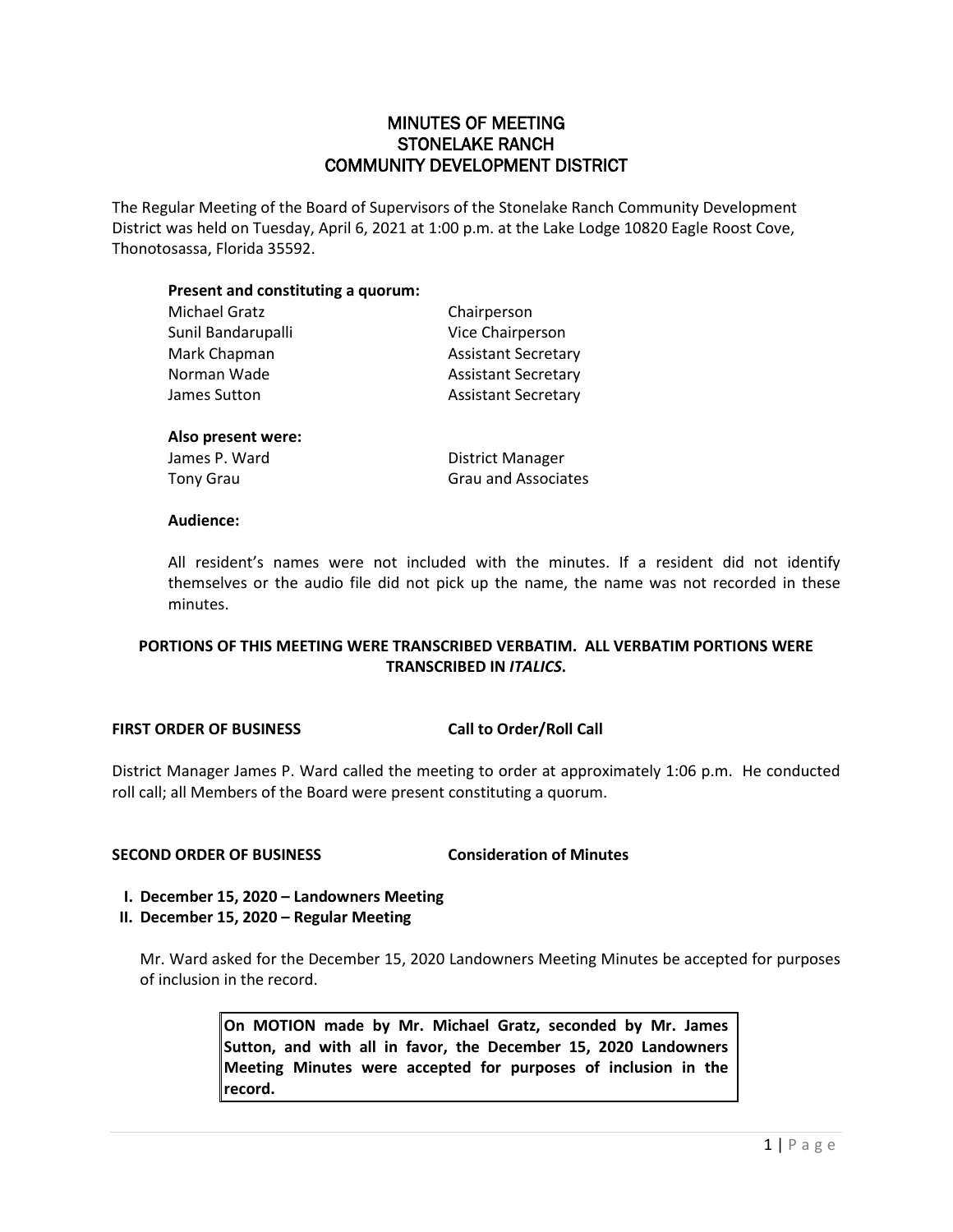Mr. Ward asked if there were any additions, deletions, or corrections for the December 15, 2020 Regular Meeting Minutes. Hearing none, he called for a motion to approve the Minutes.

> **On MOTION made by Mr. Michael Gratz, seconded by Mr. James Sutton, and with all in favor, the December 15, 2020 Regular Meeting Minutes were approved.**

**THIRD ORDER OF BUSINESS Consideration of Audited Financial Statements**

## **Consideration of acceptance of the Audited Financial Statements for the year ended September 30, 2020**

## *Mr. Ward: Tony Grau with Grau and Associates is on the phone with us today and I will ask that he take a few minutes and go through the Audited Financial Statements with you.*

Mr. Tony Grau with Grau and Associates reviewed the Audited Financial Statements for Fiscal Year 2020 ended September 30, 2020. He reported the audited opinion was on page 1 and 2 and reflected a clean opinion with respect to the financial statements of the CDD. He stated the next section was the Management Discussion Analysis which was a recap of the financial activity during the Fiscal Year. He indicated page 4 reflected a summarized statement of net position which showed the comparative numbers between FY-2020 and FY-2019 regarding assets, liabilities, and net position. He indicated page 5 showed the changes in net position which was basically the income statement which included depreciation and the change in net position to be an approximately \$300,000 dollar increase between FY-2019 and FY-2020. He reported page 7 was the actual statement of net position. He stated page 8 reflected the statement of activities (income statement). He reported page 9 reflected the governmental funds balance sheet, the General and Debt Service Fund, with \$50,000 dollars in the general fund and approximately \$500,000 dollars in the debt service fund. He reported page 11 showed the income statement and showed the revenues and expenditures. He stated page 13 began the footnotes to the financial statements which were basically the same as the prior year. He indicated on page 19 was the summary of the capital assets; there were no additions during the year. He stated page 20 reflected the long-term debt activity which was reduced by \$185,000 dollars; there was \$1,930,000 dollars remaining on the bonds and approximately \$144,000 dollars in a note to the developer. He reported on page 22 was the budget to actual. He indicated the remainder of the report contained the various reports required under government auditing standards. He noted there were no findings and only clean opinions. He asked if there were any questions.

*Mr. Michael Gratz: On page 28, report to management, under III, item 5, the District has not met one or more financial emergency conditions. What are those conditions we have not met?*

*Mr. Grau: If you are late on your debt service, or you don't pay it, that would trigger a financial emergency. If you don't pay your vendors in a timely manner, or if you don't pay payroll that would trigger it. So, I think those are the main ones.* 

*Mr. Gratz: It says that "the District has not met", so I think we have met all those.*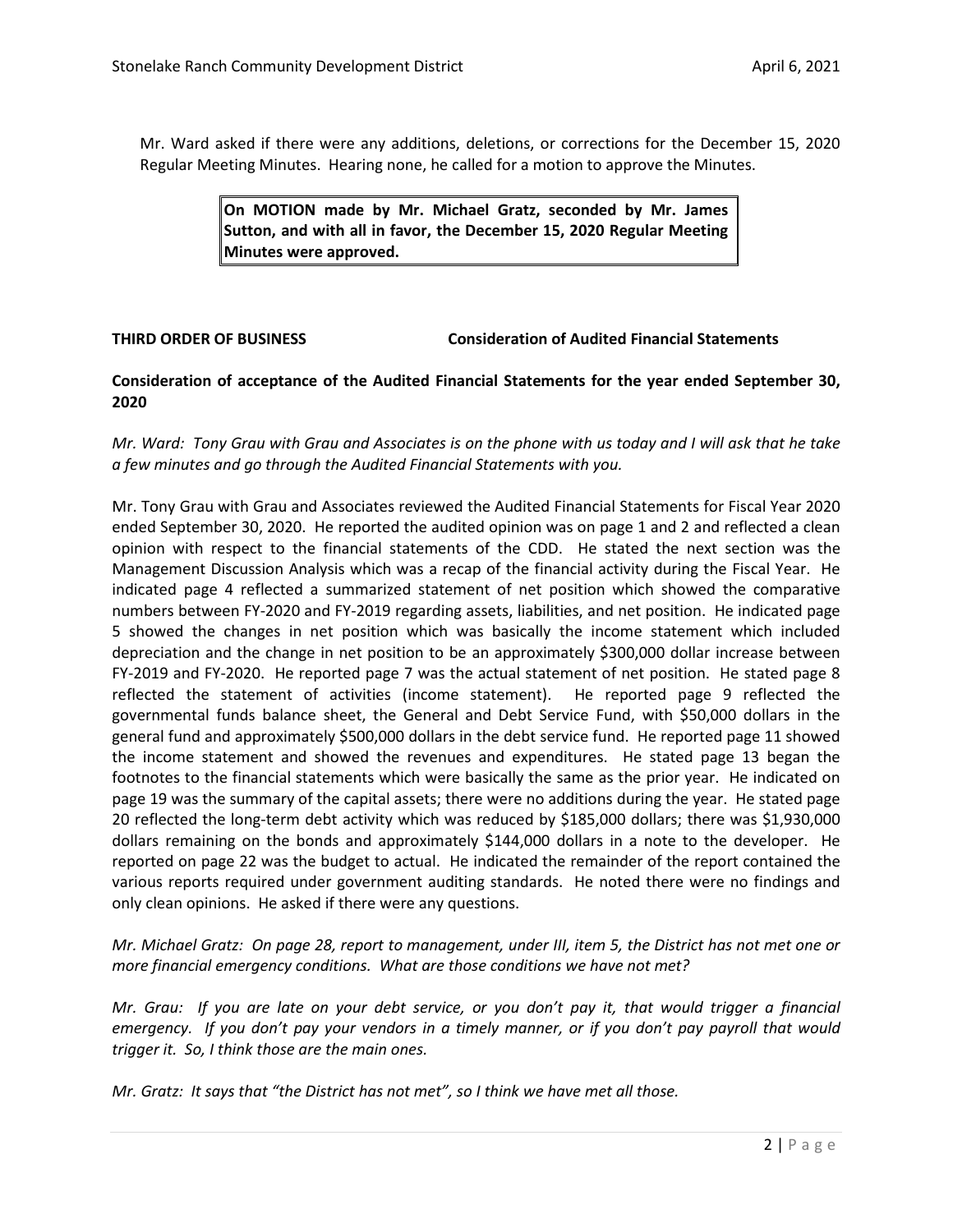*Mr. Ward: It's a double negative. So, that's why everybody reads it as if the District missed something and it's just the opposite.* 

*Mr. Grau: Yeah. It's not an issue.* 

Mr. Ward asked if there were any additional questions; hearing none, he called for a motion.

**On MOTION made by Mr. Michael Gratz, seconded by Mr. James Sutton, and with all in favor, the Audited Financial Statements for the year ended September 30, 2020 were accepted.**

Mr. Ward thanked Mr. Grau.

### **FOURTH ORDER OF BUSINESS Consideration of Resolution 2021-3**

**Consideration of Resolution 2021-3, approving the Proposed Fiscal Year 2022 Budget and setting a Public Hearing for Tuesday, May 18, 2021 at 1:00 P.M. at the Lake Lodge 10820 Eagle Roost Cove, Thonotosassa, Florida 35592**

*Mr. Ward: The way this Statute works is it's a two-step process. One is the Board approves the budget for purposes of setting your public hearing. It doesn't bind you to any of the costs contained in the Budget, any of the services contained therein, but it does allow you to move forward to your public hearing, at which time you will be asked to adopt the budget. Those are the two operative words: "approve" the budget today, and "adopt" the budget in May. What it does do is sets the maximum assessment rate for the District for its general fund. Your general fund is the administrative piece of the budget contained on pages 1 and 2. The assessment rate for the general fund is \$313.29 for Fiscal Year 2022. It was \$301.76 for Fiscal Year 2021. The changes are relatively minor changes related to some of the costs contained in the operating budget. Our insurance, for example, goes up a little bit each year, those kinds of things. The other part of this budget really is your debt service fund budget on pages 5 and 6. That stays relatively constant each year. In this particular year, from 2021 to 2022, it changed because there were some significant prepayments that occurred from early redemptions. If you recall, last year we sent out a notice in June or July that gave residents an amount to prepay. Many prepaid their assessments. That resulted in a November 1 prepayment call of \$180,000 dollars. You will see that on page 5. Therefore, that reduces the debt service going forward to just those lots that are now subject to it. Our total budget went down from \$247,000 dollars to \$210,000 dollars for Fiscal Year 2022. Then if you look on page 7, that gives you an overview. Your total levy for the general fund and the debt service was \$2026.31 for 2021 and it is \$2026.53 for Fiscal Year 2022. Generally, what I normally do, is we have a little bit of extra cash in our debt service fund. I use whatever cash is needed in order to keep the assessment rates relatively constant from year to year. So, for FY-2022 I used \$4,700 dollars of your*  existing cash in the debt service fund in order to balance your assessment levels out. He asked if there were any questions; hearing none, he called for a motion. He noted the time of the public hearing should be 1:00 p.m. and the Resolution would be amended to reflect this time.